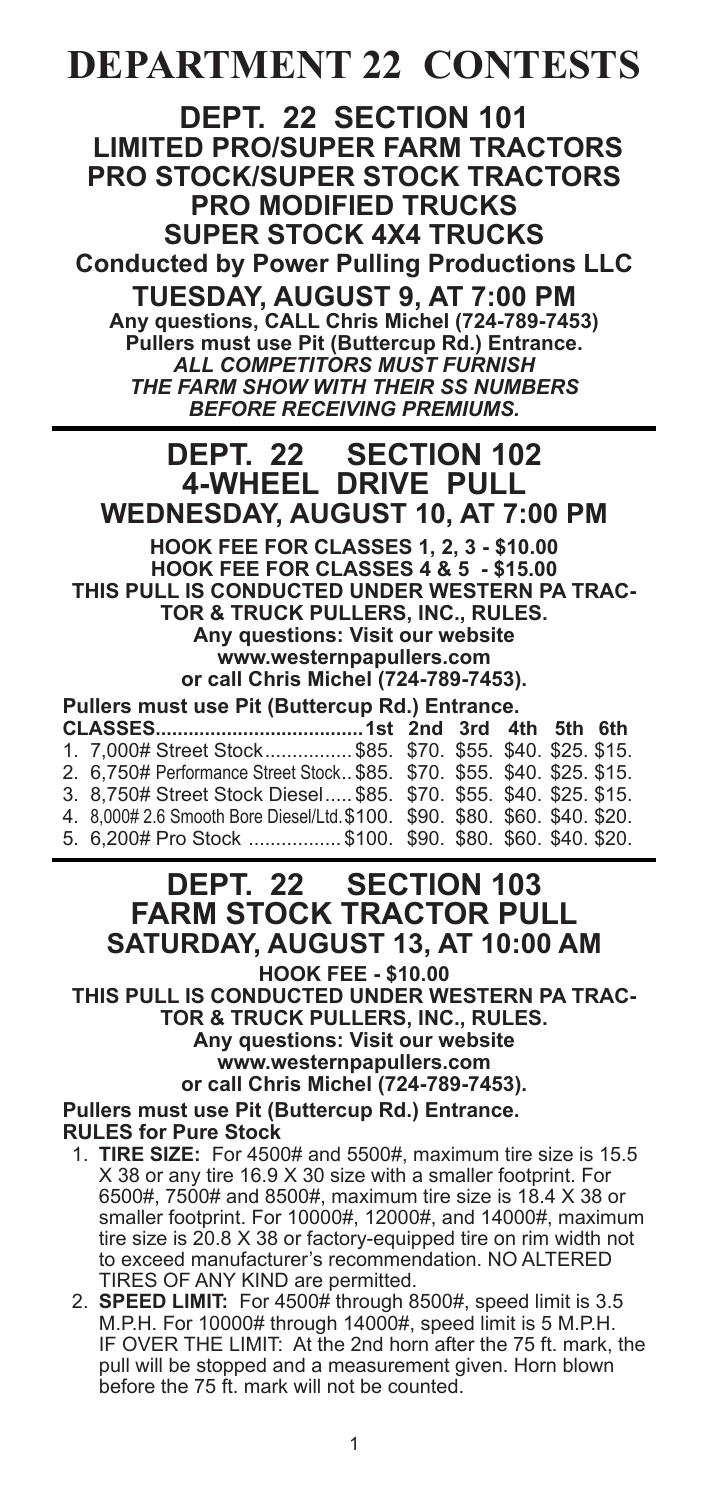### *DEPT. 22 SECT. 103 FARM TRACTOR PULL (CONT.)*

- 3. **DRAWBAR** for all weight classes: Minimum of 18" from center of the axle and 20" maximum height. Drawbar must be equipped with a steel hitching device with thickness no less than 1" or 1 1/8" round stock but no more than 1 1/2" thick. A minimum 3" diameter hole is required. A cross sectional thickness of 1" sq. must be maintained at any given point of hitch loop. A stock drawbar can be used with a clevis or D-ring bolted to the drawbar provided it meets above specs. Top of hitch adjuster cannot be above the center of the axle. Hitch must be stationary in all directions. Adjustable hitches are allowed.
- 4. **WEIGHTS:** Weights, suitcase weights and custom-made weight brackets are permitted. Front weights may not extend more than 24" beyond the forward most point of tractor, be it sheet metal, tire or frame. Rear weights should not extend beyond rear tires or at the judgment of the sled operator and hook-up person. Wheelie bars are recommended but not required.
- 5. **ENGINE:** Engines, stock blocks, heads, manifolds and carburetors must be O.E.M. Straight exhaust pipe may be used. Air filter must be used, but it can be any type. In 4500# through 6500# classes, turbos are NOT allowed. In 7500# and 8500# classes, 4-cylinder (NOT 6) turbos are permitted. In 10000# through 14000#, turbos are permitted but no larger than 3" in and 3" out. All classes will run stock R.P.M. with a working governor.
- 6. **BRAKES:** Tractors must be equipped with and have both rear brakes working. Torque amplifiers and automatic shifts are permitted.
- 7. No foot cross over and no hand controls of the foot brakes will be permitted. Hand-held instruments may NOT be in your hand while pulling.
- 8. **CLASSES:** Tractor must be no more than 1000# below weight class entered.
- 9. Tractor can only enter once in a weight class.
- 10. **APPEARANCE:** Tractors must be stock appearance. No side shields unless factory equipped. No homemade rear end covers allowed. All guards, shrouds, covers, and shields must be in place as from factory.
- 11. **PTOs:** The PTO must be shut off while on the track.
- 12. The Club reserves the right to change a rule if necessary for a safety issue during the season or following the pulling season.
- **PREMIUMS: ............1st 2nd 3rd 4th 5th 6th 7th 8th**
- **CLASSES................\$65. \$45. \$30. \$20. \$10. \$5. \$5. \$5.** 1. 4,500# **Altered** Stock 8. 7,500# PURE Stock
	- 2. 4,500# PURE Stock 9. 8,500# **Altered** Stock
	- 3. 5,500# **Altered** Stock<br>4. 5,500# PURE Stock
	- 4. 5,500# PURE Stock 11. 10,000# PURE Stock<br>5. 6,500# Altered Stock 12. 12,000# PURE Stock
	-
	- 6. 6,500# PURE Stock
	- 7. 7,500# **Altered** Stock
- *NEW CLASSES* **14. 4500# 10 mph Naturally Aspirated**
- 
- **15. 5500# 10 mph Naturally Aspirated 16. 6500# 10 mph Naturally Aspirated**
- Thank you for bringing your tractor TO PULL TODAY. YOU MAKE THE SHOW!
- 

12. 12,000# PURE Stock<br>13. 14,000# PURE Farm